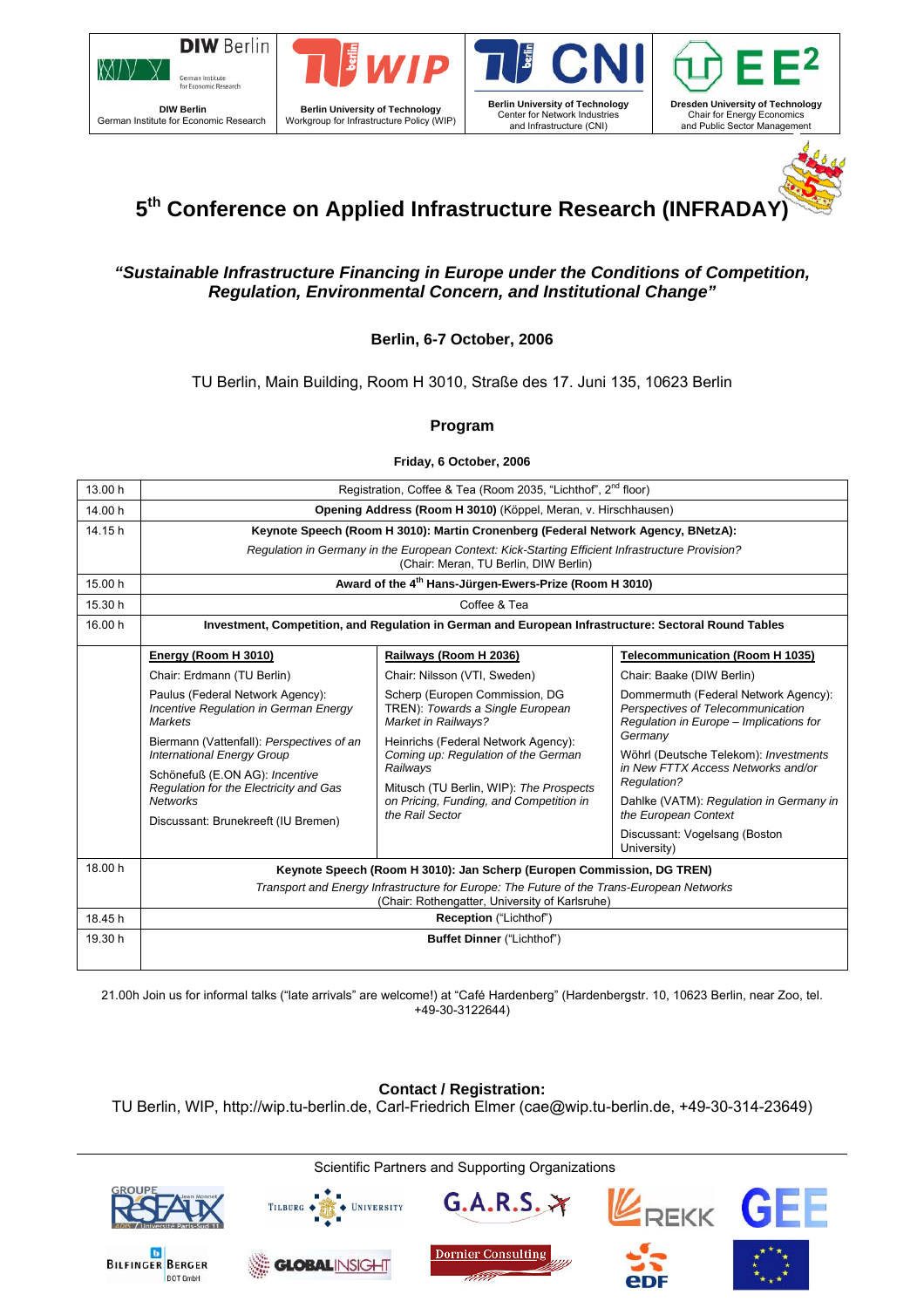



**DIW Berlin**  German Institute for Economic Research





Center for Network Industries and Infrastructure (CNI)

**Dresden University of Technology**  Chair for Energy Economics and Public Sector Management

-2

# **5th Conference on Applied Infrastructure Research**

**Saturday, 7 October, 2006 Program (morning)** 

| 8.00 h  | Registration, Coffee & Tea (Room 2035, "Lichthof", 2 <sup>nd</sup> floor)                                                                                                                                                           |                        |                                                                                                                                                                                                                                |                                                             |                                                                                                                                                                                                      |                                                          |                                                                                                                                                                                                                     |                                      |
|---------|-------------------------------------------------------------------------------------------------------------------------------------------------------------------------------------------------------------------------------------|------------------------|--------------------------------------------------------------------------------------------------------------------------------------------------------------------------------------------------------------------------------|-------------------------------------------------------------|------------------------------------------------------------------------------------------------------------------------------------------------------------------------------------------------------|----------------------------------------------------------|---------------------------------------------------------------------------------------------------------------------------------------------------------------------------------------------------------------------|--------------------------------------|
| 9.00h   | Keynote Speech (Room H 3010): Ingo Vogelsang (Boston University)<br>Reconciling Incentive Regulation and Investment in Network Industries (Chair: Hirschhausen, TU Dresden)                                                         |                        |                                                                                                                                                                                                                                |                                                             |                                                                                                                                                                                                      |                                                          |                                                                                                                                                                                                                     |                                      |
| 9.45 h  | <b>Regulation (Room H 3010)</b>                                                                                                                                                                                                     |                        |                                                                                                                                                                                                                                | <b>PPP (Room H 2035)</b>                                    | Institutions (Room H 2036)                                                                                                                                                                           |                                                          |                                                                                                                                                                                                                     | <b>Investment / Financing</b>        |
|         | Chair: Hirschhausen (TU                                                                                                                                                                                                             |                        |                                                                                                                                                                                                                                | Chair: Perez (U. of Paris 11)                               | Chair: Ménard (U. of Paris 1)                                                                                                                                                                        |                                                          | (Room H 1035)                                                                                                                                                                                                       |                                      |
|         | Dresden)                                                                                                                                                                                                                            |                        | Blanc-Brude (U. of London) /                                                                                                                                                                                                   | Domanski (U. of Paris 1):<br>Corruption & Public Utilities: |                                                                                                                                                                                                      | Chair: Soltwedel (Kiel Institute<br>for World Economics) |                                                                                                                                                                                                                     |                                      |
|         | Elms / Huggins / Mas /<br>Riechmann (Frontier                                                                                                                                                                                       |                        |                                                                                                                                                                                                                                | Välilä (EIB) / Goldsmith (EIB):<br>The PPP Premium in EU    | The Case of the Water Sector                                                                                                                                                                         |                                                          | Gabriel (U. of Maryland):                                                                                                                                                                                           |                                      |
|         | Economics): Energy Merger<br>Analysis - Which Tools to<br>Trust?                                                                                                                                                                    |                        | Roads Projects<br>Danau (CNRS, U. of Lyon):<br>Endogenous Risk in Public-                                                                                                                                                      |                                                             | Finger / Künneke (TU Delft):                                                                                                                                                                         |                                                          | Retailers                                                                                                                                                                                                           | <b>Strategies for Electric Power</b> |
|         |                                                                                                                                                                                                                                     |                        |                                                                                                                                                                                                                                |                                                             | The Need for Coherence<br>between Institutions and                                                                                                                                                   |                                                          |                                                                                                                                                                                                                     | Vickerman (U. of Kent):              |
|         | Vinella / de Villemeur /                                                                                                                                                                                                            |                        | <b>Private Partnerships</b>                                                                                                                                                                                                    | Technology in Liberalized<br>Infrastructures: The Case of   |                                                                                                                                                                                                      |                                                          | <b>Appraising Transport</b><br>Investments in a Regulatory                                                                                                                                                          |                                      |
|         | Bergantino (U. of Toulouse):<br>Partial Regulation in Vertically                                                                                                                                                                    |                        | Karpa / Despiney (U. of Paris<br>1): Why It Is So Hard? A                                                                                                                                                                      | Network Unbundling in                                       |                                                                                                                                                                                                      | Regime                                                   |                                                                                                                                                                                                                     |                                      |
|         | <b>Differentiated Industries</b>                                                                                                                                                                                                    |                        |                                                                                                                                                                                                                                | History of Highway Conces-                                  | <b>Electricity and Railways</b>                                                                                                                                                                      |                                                          | Cingolani (EIB): Economic                                                                                                                                                                                           |                                      |
|         | Zoric / Hrovatin (U. of<br>Ljubljana) / Filippini (ETH):                                                                                                                                                                            |                        | sion Contracts in Poland                                                                                                                                                                                                       |                                                             | Groenewegen (Erasmus U. /<br>TU Delft): Different Types of                                                                                                                                           |                                                          | Impacts of Highway<br><b>Investment and its Financing</b>                                                                                                                                                           |                                      |
|         | <b>Efficiency and Regulation of</b><br>the Slovenian Water                                                                                                                                                                          |                        |                                                                                                                                                                                                                                |                                                             | <b>Regulation for Different Types</b><br>of Transactions                                                                                                                                             |                                                          | Schober / Weber (U. of                                                                                                                                                                                              |                                      |
|         | <b>Distribution Utilities</b>                                                                                                                                                                                                       |                        |                                                                                                                                                                                                                                |                                                             | Robin (GATE-CNRS) / Jullien                                                                                                                                                                          |                                                          | Duisburg-Essen): Will Grid<br><b>Investment under Requlatory</b>                                                                                                                                                    |                                      |
|         |                                                                                                                                                                                                                                     |                        |                                                                                                                                                                                                                                |                                                             | (GAEL-INRA) / Staropoli (U. of<br>Paris 1): Coordinating Cross-                                                                                                                                      |                                                          | Benchmarking be<br>Sustainable?                                                                                                                                                                                     |                                      |
|         |                                                                                                                                                                                                                                     |                        |                                                                                                                                                                                                                                | <b>Border Congestion</b>                                    |                                                                                                                                                                                                      |                                                          |                                                                                                                                                                                                                     |                                      |
|         |                                                                                                                                                                                                                                     |                        |                                                                                                                                                                                                                                |                                                             | Management through<br>Auctions: An Experimental                                                                                                                                                      |                                                          |                                                                                                                                                                                                                     |                                      |
|         |                                                                                                                                                                                                                                     |                        |                                                                                                                                                                                                                                |                                                             | Approach of European<br><b>Solutions</b>                                                                                                                                                             |                                                          |                                                                                                                                                                                                                     |                                      |
| 11.30 h |                                                                                                                                                                                                                                     |                        |                                                                                                                                                                                                                                |                                                             | Coffee & Tea, Refreshments, Snacks                                                                                                                                                                   |                                                          |                                                                                                                                                                                                                     |                                      |
| 11.45 h | <b>Auctions (Room H 3010)</b>                                                                                                                                                                                                       |                        |                                                                                                                                                                                                                                | Productivity (Room H 2035)                                  | <b>Institutions / Political</b>                                                                                                                                                                      |                                                          |                                                                                                                                                                                                                     | <b>TEN (Room H 1035)</b>             |
|         | Chair: Mitusch (TU Berlin,                                                                                                                                                                                                          |                        | Chair: Riechmann (Frontier                                                                                                                                                                                                     |                                                             | Economy (Room H 2036)                                                                                                                                                                                |                                                          | Chair: Vickerman (U. of Kent)                                                                                                                                                                                       |                                      |
|         | WIP)<br>Yvrande-Billon / Amaral /<br>Saussier (U. Paris 1): Does                                                                                                                                                                    |                        | Economics)<br>Bjørndal / Bjørndal / Johnson<br>(NHH): Implementing Super-                                                                                                                                                      |                                                             | Chair: Correljé (TU Delft)<br>Duso (WZB) / Jung (NECG):<br><b>Product Market Competition</b>                                                                                                         |                                                          | Rothengatter (U. of Karlsruhe):<br>Transeuropean Networks for<br>Transportation - Time to                                                                                                                           |                                      |
|         |                                                                                                                                                                                                                                     |                        |                                                                                                                                                                                                                                |                                                             |                                                                                                                                                                                                      |                                                          |                                                                                                                                                                                                                     |                                      |
|         | <b>Competition for the Field</b><br>Improve Cost Efficiency?                                                                                                                                                                        |                        | Efficiency in the Regulation of<br><b>Electricity Networks</b>                                                                                                                                                                 |                                                             | and Lobbying Coordination in<br>U.S. Mobile                                                                                                                                                          |                                                          | <b>Reconsider the Revision</b><br>Gühnemann / Whiteing /                                                                                                                                                            |                                      |
|         | Evidence from the London Bus<br><b>Tendering Model</b><br>Nunez (U. of Lyon) / Athias (U.<br>of Paris 1): Number of Bidders<br>and Effectiveness of the<br>Award Process: Evidence from<br><b>Toll Road Concession</b><br>Contracts |                        | Grösche (RWI): Measuring<br><b>Residential Energy Efficiency</b><br>Improvements with DEA<br>Hirschhausen / Cullmann (DIW<br>Berlin): A Comparative<br><b>Efficiency Analysis of German</b><br><b>Public Transit Companies</b> |                                                             | Telecommunications<br>Kopp (OECD): The Political<br><b>Economy of Transport</b><br><b>Infrastructure Funds</b><br>Wieland (TU Dresden):<br>Special Interest Groups and<br>4th Best Transport Pricing |                                                          | Mackie (U. of Leeds, ITS):<br><b>Transport Infrastructure</b><br>Funding Systems - European<br>Experience<br>de Joode (ECN / TU Delft) /<br>van Oostvorn (ECN):<br><b>Investment in Gas Corridors</b><br>for the EU |                                      |
|         |                                                                                                                                                                                                                                     |                        |                                                                                                                                                                                                                                |                                                             |                                                                                                                                                                                                      |                                                          |                                                                                                                                                                                                                     |                                      |
|         |                                                                                                                                                                                                                                     |                        |                                                                                                                                                                                                                                |                                                             |                                                                                                                                                                                                      |                                                          |                                                                                                                                                                                                                     |                                      |
|         |                                                                                                                                                                                                                                     |                        |                                                                                                                                                                                                                                |                                                             |                                                                                                                                                                                                      |                                                          |                                                                                                                                                                                                                     |                                      |
|         |                                                                                                                                                                                                                                     |                        |                                                                                                                                                                                                                                |                                                             |                                                                                                                                                                                                      |                                                          |                                                                                                                                                                                                                     |                                      |
|         | Todem (VERBUND) / Leuthold                                                                                                                                                                                                          |                        |                                                                                                                                                                                                                                |                                                             |                                                                                                                                                                                                      |                                                          |                                                                                                                                                                                                                     |                                      |
|         | (TU Dresden): Flow-Based<br><b>Coordinated Auctions</b>                                                                                                                                                                             |                        |                                                                                                                                                                                                                                |                                                             |                                                                                                                                                                                                      |                                                          |                                                                                                                                                                                                                     |                                      |
| 13.00 h | Lunch (Room 1035, "Lichthof", 1 <sup>st</sup> floor)                                                                                                                                                                                |                        |                                                                                                                                                                                                                                |                                                             |                                                                                                                                                                                                      |                                                          |                                                                                                                                                                                                                     |                                      |
| 14.00 h | Keynote Speech: Claude Ménard (University of Paris 1, ATOM)                                                                                                                                                                         |                        |                                                                                                                                                                                                                                |                                                             |                                                                                                                                                                                                      |                                                          |                                                                                                                                                                                                                     |                                      |
| 14.45 h | <b>Electricity 1</b>                                                                                                                                                                                                                | Telecom-<br>munication |                                                                                                                                                                                                                                | <b>Highways 1</b>                                           | GARS <sub>1</sub>                                                                                                                                                                                    | Railways                                                 |                                                                                                                                                                                                                     | <u>Gas</u>                           |
| 16.30 h | <b>Poster Session</b>                                                                                                                                                                                                               |                        |                                                                                                                                                                                                                                |                                                             |                                                                                                                                                                                                      |                                                          |                                                                                                                                                                                                                     |                                      |
| 17.45 h | <b>Electricity 2</b>                                                                                                                                                                                                                |                        |                                                                                                                                                                                                                                | <b>Highways 2</b>                                           | <b>GARS 2</b>                                                                                                                                                                                        | <b>Transport</b><br><b>Modeling and</b>                  |                                                                                                                                                                                                                     | Water / Waste                        |
|         |                                                                                                                                                                                                                                     |                        |                                                                                                                                                                                                                                |                                                             |                                                                                                                                                                                                      | <b>Policy</b>                                            |                                                                                                                                                                                                                     |                                      |
| Evening | Conference Dinner, Filmbühne am Steinplatz (Hardenbergstraße 12, 10623 Berlin)                                                                                                                                                      |                        |                                                                                                                                                                                                                                |                                                             |                                                                                                                                                                                                      |                                                          |                                                                                                                                                                                                                     |                                      |

Scientific Partners and Supporting Organizations



TILBURG  $\leftrightarrow$   $\overrightarrow{S}$   $\leftrightarrow$  UNIVERSITY





epF







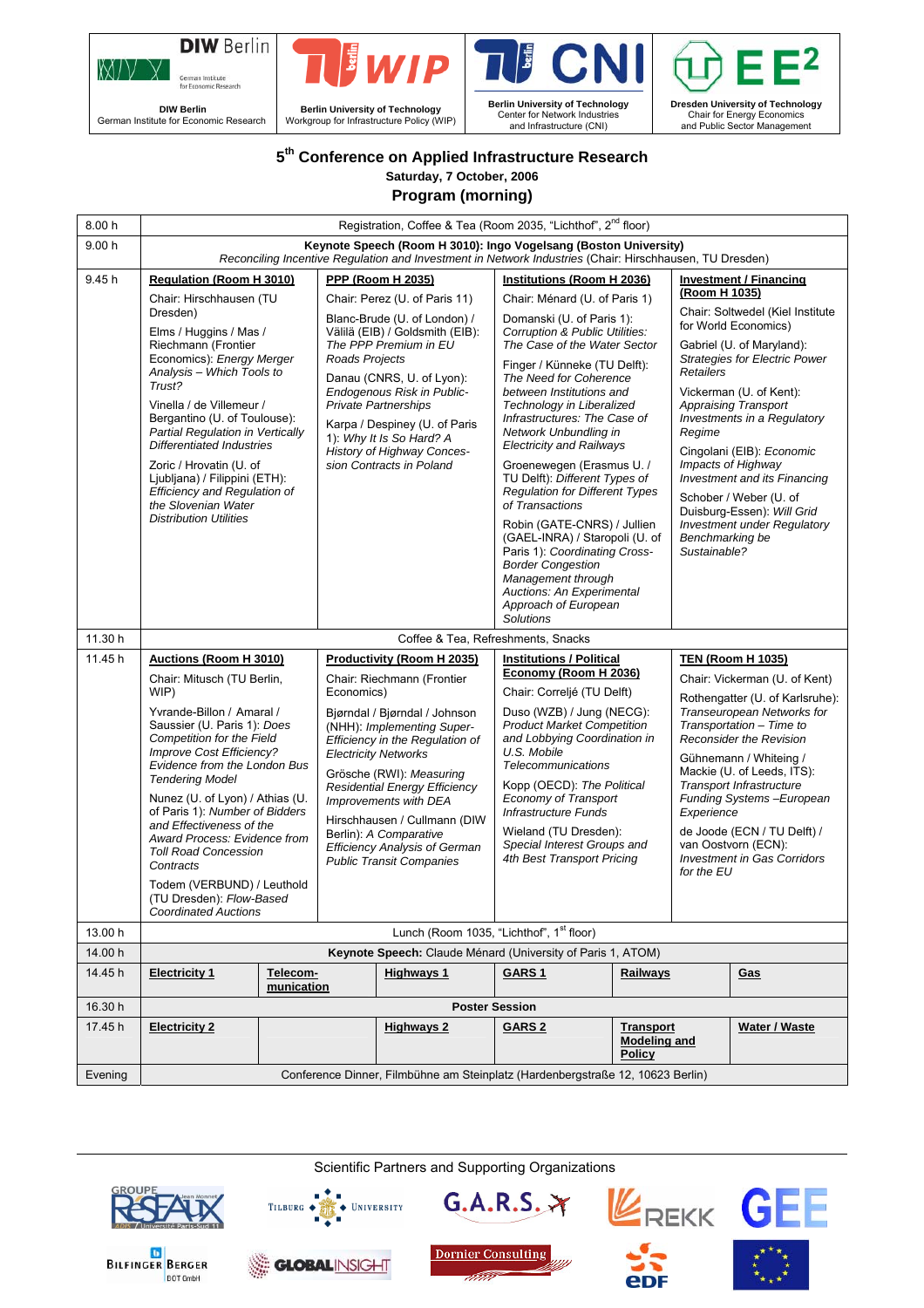



**DIW Berlin**  German Institute for Economic Research





Center for Network Industries and Infrastructure (CNI)



# **5th Conference on Applied Infrastructure Research**

**Saturday, 7 October, 2006 Program (afternoon)** 

| 13.00 h             | Lunch                                                                                                                                                                                                                                                                                                                                                                                                                                                                               |                                                                                                                                                                                                                                                                                                                                                                                                                                                                                                                                                                                                                           |                                                                                                                                                                                                                                                                                                                                                                                                                                                   |                                                                                                                                                                                                                                                                                                                                                                                                                                                                                                                                                                                     |                                                                                                                                                                                                                                                                                                                                                                                                                                                                                                           |                                                                                                                                                                                                                                                                                                                                                                                                                                                                                                      |  |  |
|---------------------|-------------------------------------------------------------------------------------------------------------------------------------------------------------------------------------------------------------------------------------------------------------------------------------------------------------------------------------------------------------------------------------------------------------------------------------------------------------------------------------|---------------------------------------------------------------------------------------------------------------------------------------------------------------------------------------------------------------------------------------------------------------------------------------------------------------------------------------------------------------------------------------------------------------------------------------------------------------------------------------------------------------------------------------------------------------------------------------------------------------------------|---------------------------------------------------------------------------------------------------------------------------------------------------------------------------------------------------------------------------------------------------------------------------------------------------------------------------------------------------------------------------------------------------------------------------------------------------|-------------------------------------------------------------------------------------------------------------------------------------------------------------------------------------------------------------------------------------------------------------------------------------------------------------------------------------------------------------------------------------------------------------------------------------------------------------------------------------------------------------------------------------------------------------------------------------|-----------------------------------------------------------------------------------------------------------------------------------------------------------------------------------------------------------------------------------------------------------------------------------------------------------------------------------------------------------------------------------------------------------------------------------------------------------------------------------------------------------|------------------------------------------------------------------------------------------------------------------------------------------------------------------------------------------------------------------------------------------------------------------------------------------------------------------------------------------------------------------------------------------------------------------------------------------------------------------------------------------------------|--|--|
| 14.00 h             | Keynote Speech (Room H 3010): Claude Ménard (University of Paris 1, ATOM):<br>An Institutional Approach to Infrastructure Regulation - Theory and Policy (Chair: Gillen)                                                                                                                                                                                                                                                                                                            |                                                                                                                                                                                                                                                                                                                                                                                                                                                                                                                                                                                                                           |                                                                                                                                                                                                                                                                                                                                                                                                                                                   |                                                                                                                                                                                                                                                                                                                                                                                                                                                                                                                                                                                     |                                                                                                                                                                                                                                                                                                                                                                                                                                                                                                           |                                                                                                                                                                                                                                                                                                                                                                                                                                                                                                      |  |  |
| 14.45 h             | <b>Electricity 1 (Room</b><br>H 3010)<br>Chair: Brunekreeft<br>(IU Bremen)<br>Rious (U. of Paris<br>11): An Operational<br>and Institutional<br>Modular Analysis of<br>Transmission<br>Network<br>Toczylowski /<br>Kacprzak (U. of<br>Warsaw): Joint<br>Trade Of Energy<br>with Options and<br><b>Transmission Rights</b><br>Törnquist (EDF):<br>More Transmission<br>Capacity for<br>European Cross<br><b>Border Electricity</b><br><b>Transactions</b>                            | Telecom-<br>munication (Room<br>H 2035)<br>Chair: Baake (DIW<br>Berlin)<br>Hogendorn<br>(Wesleyan<br>University):<br><b>Broadband Internet:</b><br><b>Net Neutrality versus</b><br>Open Access<br>Lattemann / Kupke /<br>Schneider / Stieglitz<br>(U. of Potsdam):<br><b>Public Private</b><br>Partnerships as an<br>Accelerator of<br><b>Broadband</b><br>Diffusion?<br>Heimeshoff (U. of<br>Bochum):<br>Substitutability<br>between Fixed and<br>Mobile<br>Telecommuni-<br>cations<br>Ponder (SPU, ITU) /<br>Riedel (U. of Applied<br><b>Economic Sciences</b><br>Berlin):<br>Telecommunication<br>Sector in Transition | Highways 1<br>(Room H 2036)<br>Chair: Rothengatter<br>(U. of Karlsruhe)<br>Liedtke (U. of<br>Karlsruhe): An<br>Actor-based<br>Approach to<br>Commodity<br>Transport<br>Modelling<br>Steininger / Friedl /<br>Gebetsroither (U. of<br>Graz): Sustainability<br>Impacts of Car Road<br>Pricing: A CGE<br>Analysis for Austria<br>Pickhardt / Meinhold<br>(TU Chemnitz):<br>Optimal Road<br>Pricing and<br><b>Endogenous User</b><br><b>Behavior</b> | Air (GARS) 1<br>(Room H 2037)<br>Chair: Niemeier (U.<br>of Applied Science<br>Bremen)<br>Vogel (B. School of<br>Economics):<br>Benchmarking<br>Airports: Alternative<br>Approaches<br>Eichinger (U. of<br>Speyer) / Engert:<br>(TU Berlin / U. of<br>Rio): Operating<br>Conditions and<br>Performance of<br><b>Brazilian Airports</b><br>Ehmer / Heidelmeier<br>(Bad Honnef<br>International<br>University of Applied<br>Sciences)<br>Environmental<br>Restrictions and the<br><b>Efficiency of Airports</b><br>- The Case of Slot<br>Restrictions at<br><b>Duesseldorf Airport</b> | Railways<br>(Room H 1035)<br>Chair: Peter (TU<br>Berlin)<br>Knaus (U. of<br>Vienna): Competing<br>on the Rails:<br>Evidence from the<br><b>UK Experience</b><br>Locher (Monopoly<br>Commission): The<br><b>Impact of Merger</b><br>Control on<br>Competition in the<br>Railway Sector<br>Nilsson / Hultkrantz /<br>Karlström (VTI): The<br>Arlanda Airport Rail<br>Link                                                                                                                                   | Gas (Room H 1036)<br>Chair: Holz (DIW<br>Berlin)<br>Correljé / Groene-<br>wegen (TU Delft):<br>The Gas Market,<br><b>Transaction Costs</b><br>and Efficient<br>Regulation<br>Morasch /<br>Bartholomae<br>(UniBwM): The<br>Impact of Oil Price<br>Fixing and Long<br>Term Take-Or-Pay<br>Contracts<br>Scheib / Kalisch /<br>Graeber (EnBW):<br>Liberalized German<br>Gas Market-A<br>Medium-Term Gas<br><b>Trading Model</b>                                                                          |  |  |
| 16.30 h             |                                                                                                                                                                                                                                                                                                                                                                                                                                                                                     |                                                                                                                                                                                                                                                                                                                                                                                                                                                                                                                                                                                                                           |                                                                                                                                                                                                                                                                                                                                                                                                                                                   | Poster Session (Room 2035, "Lichthof", 2 <sup>nd</sup> floor))                                                                                                                                                                                                                                                                                                                                                                                                                                                                                                                      |                                                                                                                                                                                                                                                                                                                                                                                                                                                                                                           |                                                                                                                                                                                                                                                                                                                                                                                                                                                                                                      |  |  |
| 17.45 h             | <b>Electricity 2 (Room</b><br>H 3010)<br>Chair: Weigt (TU<br>Dresden)<br>Weber (U. Duisburg-<br>Essen): Sustainable<br><b>Energy Market</b><br>$Investment - A$<br>Question of<br>Robustness?<br>Prandini (U. of<br>Milan): Good,<br><b>BETTA.</b> Best? The<br>Role of Industry<br>Structure in<br><b>Electricity Reform in</b><br>Scotland<br>Perez (U. of Paris<br>11) / Finon (CIRED-<br>EHESS):<br>Transactional<br><b>Efficiency and Public</b><br>Promotion of<br>Renewables |                                                                                                                                                                                                                                                                                                                                                                                                                                                                                                                                                                                                                           | <b>Highways 2 (Room</b><br>H 2036)<br>Chair: Beckers (TU<br>Berlin)<br>Barckhahn / Alfen<br>(U. of Weimar):<br>Public vs. Private<br>Road Infrastructure<br>Financing<br>Klatt / Beckers (TU<br>Berlin) /<br>Hirschhausen (TU<br>Dresden): Financing<br>of Road<br>Infrastructure in<br>Germany<br>Ulrich (Schüßler-<br>Plan): Paths for the<br><b>Further Realisation</b><br>of PPP-Models                                                       | Air (GARS) 2<br>(Room H 2037)<br>Chair: Müller (Berlin<br>School of<br>Economics)<br>Romero-Hernández<br>(U. of Las Palmas /<br>UC Berkeley) /<br>Salgado (UC<br>Berkeley):<br>Economies of<br>Spatial Scope in a<br><b>Deregulated Airline</b><br>Industry<br>Fuhr (TU Berlin,<br>$WIP$ : $(De-)$<br>regulation of the<br>European Ground<br><b>Handling Market</b><br>Abdesaken (B.<br>School of<br>Economics) / Chen<br>(Humboldt University<br>Berlin) / Cullmann<br>(DIW Berlin):<br>Relative Efficiency of<br>German and British<br>Airports                                  | <b>Transport</b><br>Modeling and<br>Policy<br>(Room H 1035)<br>Chair: Wieland (TU<br>Dresden)<br>Neumann /<br>Borndörfer / Pfetsch<br>(Zuse Institute)<br>Berlin): Fare Planing<br>In Public Transport<br>Korzhenevych (U. of<br>Kiel): Analysing EU<br>Transport Policy by<br>Means of CGE<br>Modelling: Recent<br>Extensions<br>Socorro / Betancor<br>(U. of Las Palmas):<br>Optimal<br>Environmental<br>Policy in Transport:<br><b>Unintended Effects</b><br>on Consumers'<br><b>Generalized Price</b> | Water / Waste<br>(Room H 1036)<br>Chair: Pethig (U. of<br>Siegen)<br>Canitano (IPALMO) /<br>Di Laurea (EUSILC)<br>/ Doni (U. of<br>Florence): Italian<br>Concession<br><b>Contracts for Water</b><br>and Sewerage<br><b>Systems</b><br>Haug (IWH): Local<br><b>Government Control</b><br>and Efficiency of the<br>Water Industry in<br>East Germany<br>Rudolph / Harbach<br>(U. of Witten):<br>Franchising<br>Operations &<br>Maintenance:<br>Achieving<br>Competition in the<br><b>Water Market</b> |  |  |
| Evening,<br>20.00 h | Reception, Conference Dinner, Filmbühne am Steinplatz (Hardenbergstraße 12, 10623 Berlin, tel.: +49-30-3126589)                                                                                                                                                                                                                                                                                                                                                                     |                                                                                                                                                                                                                                                                                                                                                                                                                                                                                                                                                                                                                           |                                                                                                                                                                                                                                                                                                                                                                                                                                                   |                                                                                                                                                                                                                                                                                                                                                                                                                                                                                                                                                                                     |                                                                                                                                                                                                                                                                                                                                                                                                                                                                                                           |                                                                                                                                                                                                                                                                                                                                                                                                                                                                                                      |  |  |

Scientific Partners and Supporting Organizations



**BILFINGER BERGER BOT GmbH** 





ata



eDF